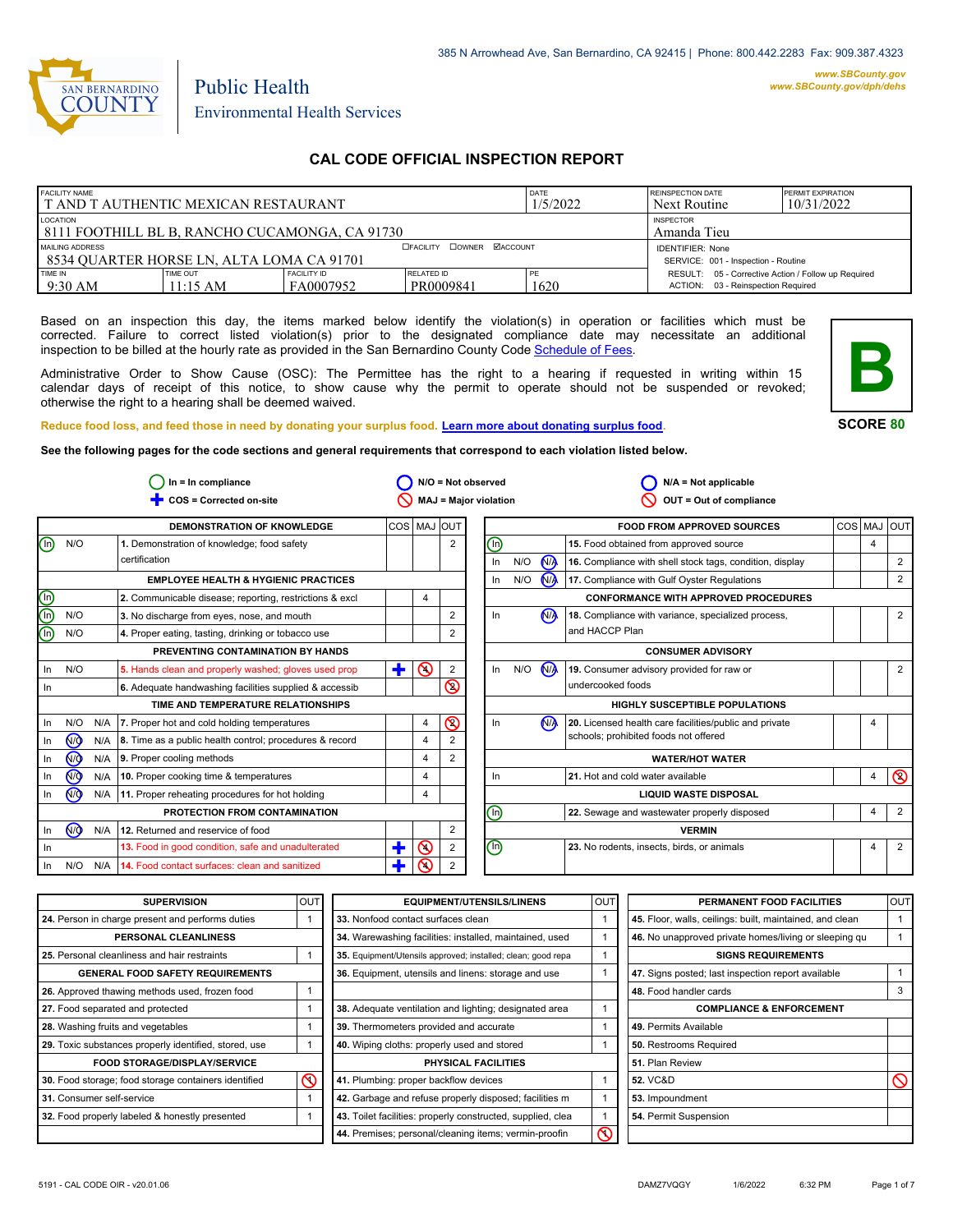

| <b>FACILITY NAME</b><br>T AND T AUTHENTIC MEXICAN RESTAURANT |                                      | DATE<br>1/5/2022                                                                                    |  |  |              |  |
|--------------------------------------------------------------|--------------------------------------|-----------------------------------------------------------------------------------------------------|--|--|--------------|--|
| LOCATION<br>8111 FOOTHILL BL B, RANCHO CUCAMONGA, CA 91730   |                                      | <b>INSPECTOR</b><br>Amanda Tieu                                                                     |  |  |              |  |
|                                                              |                                      | 5. HANDS CLEAN AND PROPERLY WASHED; GLOVES USED PROPERLY                                            |  |  | <b>MAJOR</b> |  |
|                                                              | POINTS Compliance date not specified | Inspector Comments: Observed an employee donning gloves without washing his/her hands prior donning |  |  |              |  |

**Complied on 1/5/2022 Violation Reference -** 

**4**

gloves. Employees are required to change gloves when changing tasks and when gloves become worn, damaged or soiled. Each time new gloves are donned, employees are required to wash and dry hands prior to donning

Corrected on site: Employee was immediately instructed to discard his/her gloves and wash his/her hands prior to donning new gloves.

**Violation Description:** Employees are required to wash their hands: before beginning work; before handling food / equipment / utensils; as often as necessary, during food preparation, to remove soil and contamination; when switching from working with raw to ready to eat foods, after touching body parts; after using toilet room; or any time when contamination may occur. Gloves shall be worn if an employee has cuts, wounds, fake nails, nail polish, and/or rashes. Gloves are to be used for no more than one task. Employees are not to wrap or package leftover food using bare hands or unclean utensils. Hand sanitizers may be used after proper hand washing. Employees handling food must have fingernails that are trimmed, cleanable, and smooth. (113952, 113953.3, 113953.4, 113961, 113968, 113973 (b-f))

**More Information: <https://youtu.be/NznA3hgIcss>**

#### **13. FOOD IN GOOD CONDITION, SAFE AND UNADULTERATED** ê**! MAJOR** ê**!**

gloves.



**Inspector Comments:** Observed a severely dented can of Dole Pineapple Chunks (3 kilograms) stored at the dry storage rack. Upon further inspection, observed the dent located at the top seam of the can and water leaking from the top.

Immediately discontinue practice. Ensure all food shall be manufactured, produced, prepared, compounded, packed, transported, kept for sale, and served so as to be pure and free from adulteration and spoilage.

Corrected on site: The employee voluntarily discarded the dented can at this time. See VC&D.

**Violation Description:** All food shall be manufactured, produces, prepared, compounded, packed, transported, kept for sale, and served so as to be pure and free from adulteration and spoilage. Any food is adulterated if it bears or contains any poisonous or deleterious substance that may render it impure or injurious to health. (113967, 113976, 113980, 113988, 113990, 114035, 114254(c), 114254.3)

**More Information: <https://youtu.be/JrRQVxqDXy4>**

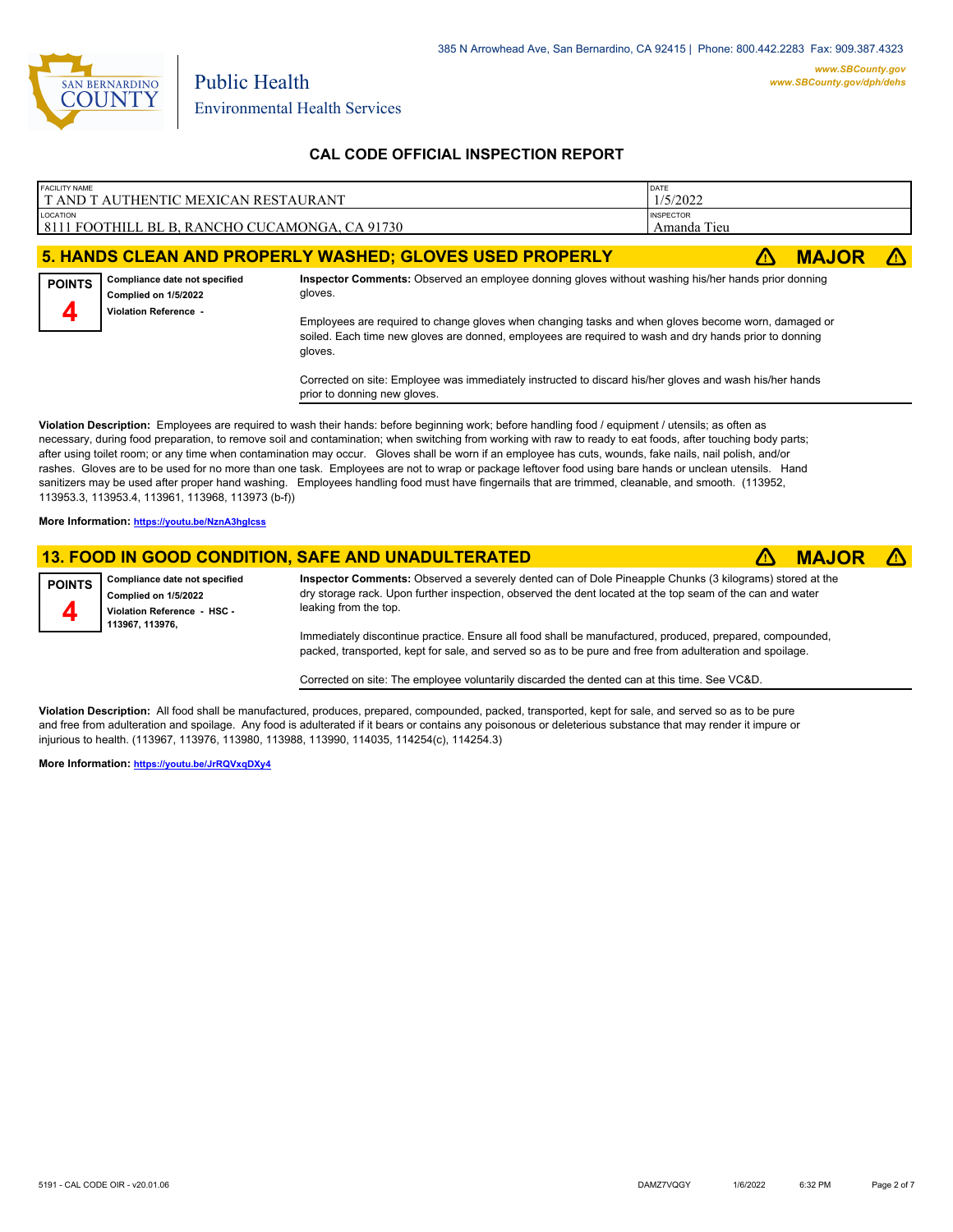

| <b>FACILITY NAME</b><br>T AND T AUTHENTIC MEXICAN RESTAURANT |                                                                                                                   |                                                                                                                                                                                                                                                                                                                                                                                                                                                                                                                                                                                                                                                                                                                                                                                                                                                                                                                                                                                                                                                                                                                                                                                                                                                                                                                                                                       | DATE<br>1/5/2022                |              |            |
|--------------------------------------------------------------|-------------------------------------------------------------------------------------------------------------------|-----------------------------------------------------------------------------------------------------------------------------------------------------------------------------------------------------------------------------------------------------------------------------------------------------------------------------------------------------------------------------------------------------------------------------------------------------------------------------------------------------------------------------------------------------------------------------------------------------------------------------------------------------------------------------------------------------------------------------------------------------------------------------------------------------------------------------------------------------------------------------------------------------------------------------------------------------------------------------------------------------------------------------------------------------------------------------------------------------------------------------------------------------------------------------------------------------------------------------------------------------------------------------------------------------------------------------------------------------------------------|---------------------------------|--------------|------------|
| <b>LOCATION</b>                                              | 8111 FOOTHILL BL B, RANCHO CUCAMONGA, CA 91730                                                                    |                                                                                                                                                                                                                                                                                                                                                                                                                                                                                                                                                                                                                                                                                                                                                                                                                                                                                                                                                                                                                                                                                                                                                                                                                                                                                                                                                                       | <b>INSPECTOR</b><br>Amanda Tieu |              |            |
|                                                              |                                                                                                                   | <b>14. FOOD CONTACT SURFACES: CLEAN AND SANITIZED</b>                                                                                                                                                                                                                                                                                                                                                                                                                                                                                                                                                                                                                                                                                                                                                                                                                                                                                                                                                                                                                                                                                                                                                                                                                                                                                                                 | $\Lambda$                       | <b>MAJOR</b> | $\sqrt{N}$ |
| <b>POINTS</b>                                                | Compliance date not specified<br>Complied on 1/5/2022<br>Violation Reference - HSC -<br>113984(e), 114097, 114099 | Inspector Comments: 1) Observed multiple containers of bleach stored within the facility's mop sink room.<br>Upon further inspection, observed the label on the bleach stating "Fresh Scented". Per employee, the fresh<br>scented bleach is used for the sanitizer bucket and 3 compartment sink.<br>Observed no alternative approved sanitizer maintained onsite.<br>Provide and maintain an approved chlorine/quaternary ammonium sanitizer within the facility to properly clean<br>and sanitize all equipment and utensils at all times.<br>Corrected on site: Observed an employee provide an approved chlorine sanitizer by the end of the inspection.<br>*NOTE:<br>Facility was immediately instructed to cease and desist food operations at this time. The facility temporarily<br>self-closed and posted a closure signage at the beginning of the inspection.<br>2) Observed water nesting in washed plastic containers stacked within one another stored on the dry storage<br>rack across the 3 compartment sink.<br>Discontinue this practice. Ensure to allow all equipment and utensils to adequately drain and air-dry before<br>reuse and storage.<br>3) Observed the following scoops in direct contact with the following items:<br>-Cooked diced beef stored within the steam table<br>-Bulk container of flour stored at the back storage room |                                 |              |            |
|                                                              |                                                                                                                   | -Bulk container of brown sugar stored at the back storage room<br>Discontinue practice. Store scoops with handles upright so that the scoop handles do not come in contact with                                                                                                                                                                                                                                                                                                                                                                                                                                                                                                                                                                                                                                                                                                                                                                                                                                                                                                                                                                                                                                                                                                                                                                                       |                                 |              |            |
|                                                              |                                                                                                                   | the food item to prevent contamination.                                                                                                                                                                                                                                                                                                                                                                                                                                                                                                                                                                                                                                                                                                                                                                                                                                                                                                                                                                                                                                                                                                                                                                                                                                                                                                                               |                                 |              |            |
|                                                              |                                                                                                                   | Violation Description: All food contact surfaces of utensils and equipment shall be clean and sanitized. (113984(e), 114097, 114099.1, 114099.4,<br>114099.6, 114101 (b-d), 114105, 114109, 114111, 114113, 114115 (a, b, d), 114117, 114125(b), 114135, 114141)                                                                                                                                                                                                                                                                                                                                                                                                                                                                                                                                                                                                                                                                                                                                                                                                                                                                                                                                                                                                                                                                                                      |                                 |              |            |

**More Information: <https://youtu.be/Gz6zPqZtv2s>**

#### **6. ADEQUATE HANDWASHING FACILITIES SUPPLIED & ACCESSIBLE**

| <b>POINTS</b> | Compliance date not specified<br><b>Not In Compliance</b> | Inspector Comments: 1) Observed the back kitchen handwash sink obstructed by an approximately 6 inch<br>metal tall rack. |
|---------------|-----------------------------------------------------------|--------------------------------------------------------------------------------------------------------------------------|
|               | Violation Reference -                                     | 2) Observed remnants of ice stored within the back kitchen handwash sink.                                                |
|               |                                                           |                                                                                                                          |

Discontinue practice. Ensure all handwashing sinks are clean, unobstructed, and accessible at all times for proper hand washing.

Corrected on site: Observed an employee relocate the metal rack at this time.

3) Observed no paper hand towels available at the front kitchen handwashing sink.

Provide and maintain paper hand towels at the handwashing sink at all times. Ensure all handwashing sinks are stocked with hand soap, paper towels, and warm water at a temperature of at least 100F at all times.

Corrected on site: Observed an employee provided paper towels at this time.

**Violation Description:** Handwashing soap and towels or drying device shall be provided in dispensers; dispensers shall be maintained in good repair. (113953.2) Adequate facilities shall be provided for hand washing. (113953, 113953.1, 114067(f)). Handwashing sink is not separated from a warewashing sink by a 6 inch high metal splashguard or 24 inch separation. (113953) Handwashing sinks shall not be obstructed, inaccessible, used improperly or kept unclean. (113953.1)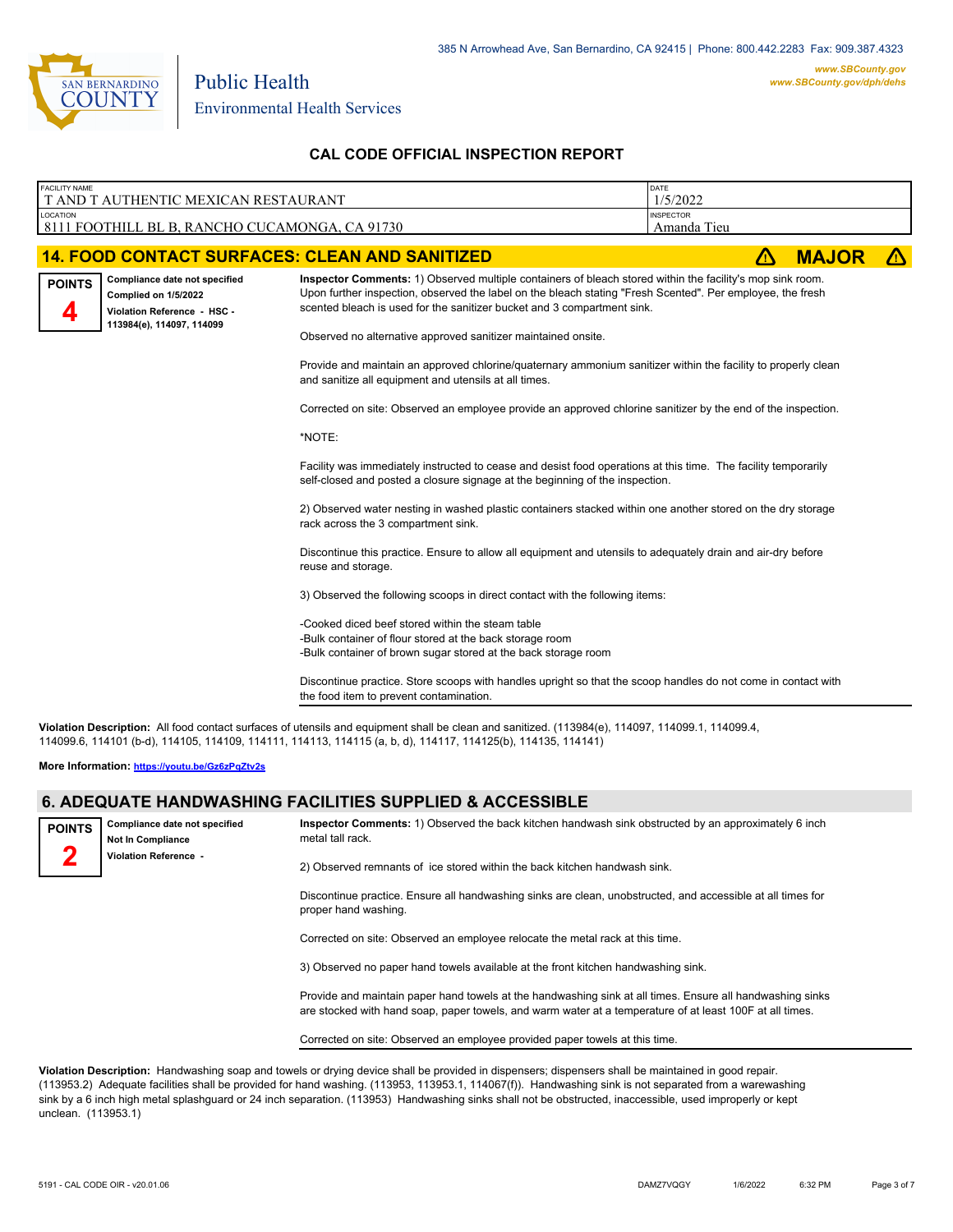

| <b>FACILITY NAME</b>                                       | DATE                               |
|------------------------------------------------------------|------------------------------------|
| I T AND T AUTHENTIC MEXICAN RESTAURANT                     | 1/5/2022                           |
| LOCATION<br>8111 FOOTHILL BL B, RANCHO CUCAMONGA, CA 91730 | <b>INSPECTOR</b><br>Tieu<br>Amanda |

#### **7. PROPER HOT AND COLD HOLDING TEMPERATURES**

**Compliance date not specified Not In Compliance Violation Reference - HSC - 113996, 113998, 114037 POINTS 2**

**Inspector Comments:** 1) Observed multiple cooked chicken tamales stored within the steam table measured 117 F to 121 F. Per cook, the tamales was stored within the steam table approximately 1 hour prior to the time of measurement.

2) Observed the following containers stored within the top compartment of the cold holding preparation table:

-Diced tomatoesmeasured 44 F -Beef taquitos measured 45 F -Bacon measured 44 F

Observed the ambient temperature of the cold holding unit measured 41 F.

The cook and manager was unable to state the approximate time frame the above food items was stored within the unit

Discontinue practice. Ensure all potentially hazardous foods (PHF) are properly held at 41F or below for cold holding, or 135F for hot holding, to avoid contamination of foods.

Corrected on site: The manager was observed voluntarily discarded the above food items at this time. See VC&D.

**Violation Description:** Potentially hazardous foods shall be held at or below 41F or at or above 135F. (113996, 113998, 114037, 114343(a))

**More Information: <https://youtu.be/RI6w5DtEs7w>**

#### **21. HOT AND COLD WATER AVAILABLE**

**Compliance date not specified Not In Compliance Violation Reference - HSC - 113953(c), 114099.2(b) POINTS 2**

**Inspector Comments:** Observed the water handle of the mop sink to be in disrepair. Unable to verify the mop sink is capable of producing cold water. Observed the mop sink capable of producing hot water. Observed the maximum hot water temperature of the mop sink measured 124 F. Per manager, maintenance for the mop sink will be occurring later today.

Repair mop sink handle. Ensure an adequate, protected, pressurized, potable supply of hot water and cold water shall be provided at all times.

\*NOTE:

A remote follow up inspection will be conducted on or after 1/12/2022 to verify compliance.

Failure to comply may result in future billable follow up inspections.

**Violation Description:** An adequate, protected, pressurized, potable supply of hot water and cold water shall be provided at all times. (113953(c), 114099.2(b) 114101(a), 114189, 114192, 114192.1, 114195)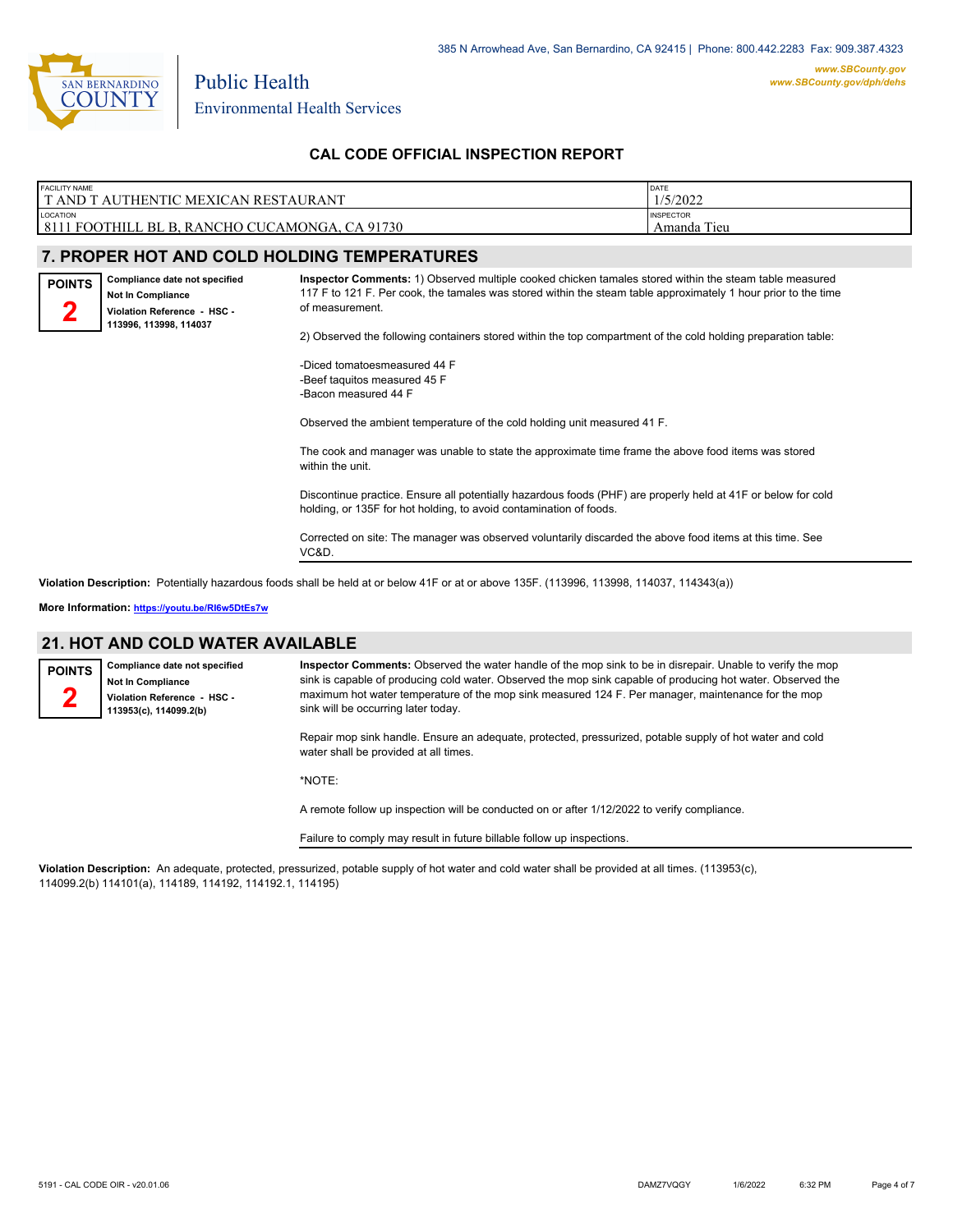

| <b>FACILITY NAME</b>                        | DATE             |
|---------------------------------------------|------------------|
| T AND T AUTHENTIC MEXICAN RESTAURANT        | 1/5/2022         |
| LOCATION                                    | <b>INSPECTOR</b> |
| 8111                                        | Tieu             |
| 1 FOOTHILL BL B. RANCHO CUCAMONGA. CA 91730 | Amanda           |

#### **30. FOOD STORAGE; FOOD STORAGE CONTAINERS IDENTIFIED**

**Compliance date not specified Not In Compliance Violation Reference - HSC - 114047, 114049, 114051 POINTS 1**

**Inspector Comments:** [REPEAT VIOLATION]: Observed the following bulk containers of food items unlabeled at this time:

-Flour -Sugar -Brown Sugar -Salt

Observed the bulk containers stored within the back dry storage room.

Provide labels for these items and any other containers of food or ingredients that have been removed from original packages and/or are not easily recognizable.

Corrected on site: The manager provided labels to the above items at this time.

**Violation Description:** Food shall be stored in approved containers and labeled as to contents. Food shall be stored at least 6" above the floor on approved shelving in an approved location to prevent possible contamination. (114047, 114049, 114051, 114053, 114055, 114067(h), 14069 (b))

**More Information: [https://youtu.be/km4FCy\\_IQ44](https://youtu.be/km4FCy_IQ44)**

#### **44. PREMISES; PERSONAL/CLEANING ITEMS; VERMIN-PROOFING**

| <b>POINTS</b> | Compliance date not specified<br><b>Not In Compliance</b><br>Violation Reference - HSC -<br>114067 (j), 114123 | Inspector Comments: 1) Observed the following holes/openings within the facility:<br>-Hole/opening on the wall located right of the mop sink faucet. Per manager, repairs for the mop sink is<br>currently in the works at this time. According to the manager, the hole will be sealed by the end of today.<br>-Hole/opening on the ceiling surrounding the copper piping within the facility's office |
|---------------|----------------------------------------------------------------------------------------------------------------|---------------------------------------------------------------------------------------------------------------------------------------------------------------------------------------------------------------------------------------------------------------------------------------------------------------------------------------------------------------------------------------------------------|
|               |                                                                                                                | 2) Observed (3) closed cups/bottles stored on the top shelving amongst clean utensils and equipment above<br>the 3 compartment sink.                                                                                                                                                                                                                                                                    |

Discontinue practice. Ensure all personal items and items not intended for consumers are stored away from food contact surfaces, food storage and preparation areas.

Corrected on site: An employees was observed relocating the above cups/bottles at this time.

**Violation Description:** The premises of each food facility shall be kept clean and free of litter and rubbish; all clean and soiled linen shall be properly stored; non-food items shall be stored and displayed separate from food and food-contact surfaces; the facility shall be kept vermin proof. (114067 (j), 114123, 114143 (a) & (b), 114256, 114256.1, 114256.2, 114256.4, 114257, 114257.1, 114259, 114259.2, 114259.3, 114279, 114281, 114282) Food preparation sinks, handwashing sinks and warewashing equipment shall not be used for the cleaning of maintenance tools, the holding of maintenance materials, or the disposal of liquid wastes. (114123) Open-air barbecue and/or outdoor wood burning oven must operate on the same premises, in conjunction with a permanent food facility and not in an area that may pose as a fire hazard. (114143(a) (b)) Janitorial sink or approved curbed cleaning facility (exemption for restricted food service facilities Section 114279 (b)) shall be provided. (114279(a)) First aid supplies must have a legible manufacturer's label and stored in a kit or container that is located to prevent contamination. (114256.4) Insect electrocution devices are not allowed in food or utensil handling areas. (114259.3)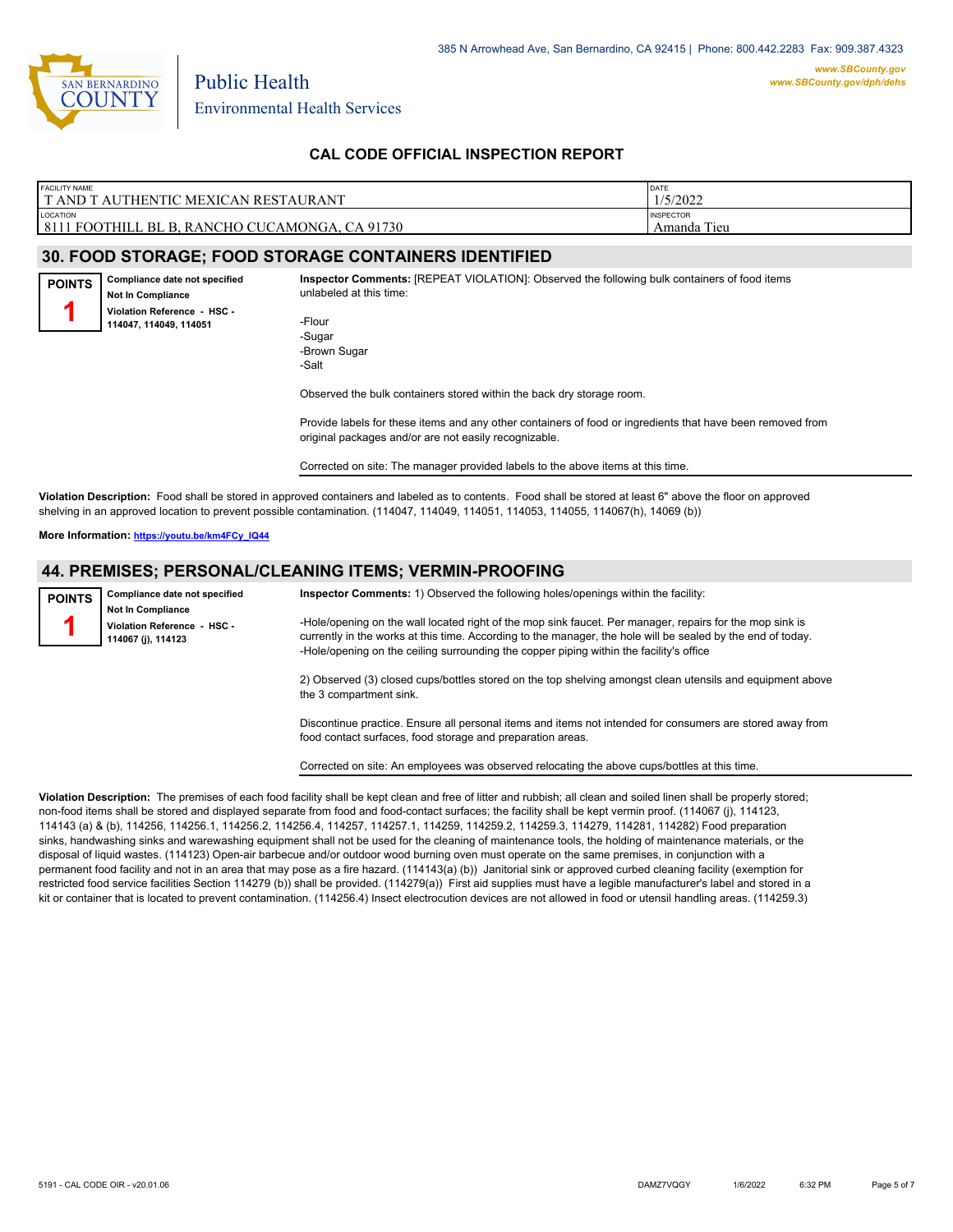

| <b>FACILITY NAME</b>                           | DATE             |
|------------------------------------------------|------------------|
| <b>TAND T AUTHENTIC MEXICAN RESTAURANT</b>     | 1/5/2022         |
| LOCATION                                       | <b>INSPECTOR</b> |
| 8111 FOOTHILL BL B, RANCHO CUCAMONGA, CA 91730 | Amanda Tieu      |
|                                                |                  |
| $52 \text{ V} \cap R$                          |                  |

|               | JZ. VU U U                                                |                                                                                                                       |  |  |  |
|---------------|-----------------------------------------------------------|-----------------------------------------------------------------------------------------------------------------------|--|--|--|
| <b>POINTS</b> | Compliance date not specified<br><b>Not In Compliance</b> | Inspector Comments: The manager has voluntarily consented the condemnation and destruction of the<br>following items: |  |  |  |
|               | Violation Reference - HSC -<br>113980                     | -Approximately 3 pounds of cooked chicken tamales                                                                     |  |  |  |
|               |                                                           | -(1) containers of diced tomatoes<br>-(1) container of bacon<br>-(1) container of beef taquitos                       |  |  |  |

-(1) can of Dole Pineapple Chunks (3 kilograms)

**Violation Description:** Operator has voluntarily consented to the condemnation and destruction of food as said material being unfit for human consumption or otherwise in violation of California Health and Safety Code, Division 104, Part 5, Chapter 1 through 8, the disposition of which is provided for by Chapter 8, Article 3, Section 111895.

"I (We) hereby voluntarily agree to the condemnation and destruction of the following material(s) listed in violation number 52. By signing this Offical Inspection Report (OIR), I (We) hereby release the County of San Bernardino and its agent from any and all liability."

## **IMPORTANT: Risk Based Inspection Frequency**

Food facilities that pose a higher risk level for causing foodborne illness will be subject to an additional inspection, to be billed at the hourly rate as provided in the San Bernardino Count[y Code Schedule of Fees. Facilitie](https://codelibrary.amlegal.com/codes/sanbernardino/latest/sanberncty_ca/0-0-0-122474#JD_16.0213B)s that received one or more of the following will be elevated to a high risk tier:

- A score letter of "C" or lower on one of the last two graded inspections,
- A score letter of "B" on two of the last three graded inspections,
- Repeated "four (4) point violation Risk Factor" (critical violation codes 1-23) on the last two inspections, or
- Four (4) or more critical violations (codes 1-23) noted during an inspection, or
- A permit suspension (closure) on your last graded inspection.

#### **Food Establishment Donor Survey**

Will you please take a few moments of your time to co[mplete our Food Establishment Donor Survey?](https://survey123.arcgis.com/share/626bb0fb21674c82832b0c0d557c5e80?field:faid=FA0007952&field:facility_name=T%20AND%20T%20AUTHENTIC%20MEXICAN%20RESTAURANT¢er=34.11,-117.63&field:phone=9092576010) The purpose of this survey is to learn about current food recovery and food waste reduction efforts and struggles throughout San Bernardino County.

The feedback from the survey will help us identify barriers and opportunities, and connect you with nearby charitable feeding organizations so you can donate your surplus food. Once you complete the survey, you can view your entry and connect with other donor food establishments and charitable feeding organizations in the fol[lowing Live Web Map.](https://arcg.is/WvjGb)

#### **Overall Inspection Comments**

On this date, a grade "B" card was posted. The following documentation was provided:

DO NOT REMOVE, RELOCATE OR MOVE GRADE CARD. Non-compliance will result in a charged follow-up inspection at an hourly rate of \$245. When ready for re-inspection, contact 800-442-2283.

The following documentation was provided at this time:

- 1) Top 5 CDC Risk Factors
- 2) Request for Re-Score Inspection
- 3) How To Avoid Cross-Contamination
- 4) Food Facility Self-Inspection Check List
- 5) Handwashing Done Right!

\*NOTE:

1) PEP talk video given on this date.

2) \*No signature obtained due to COVID-19 safety measures. "No Signature." The contents of the routine inspection has been discussed with the facility manager\*